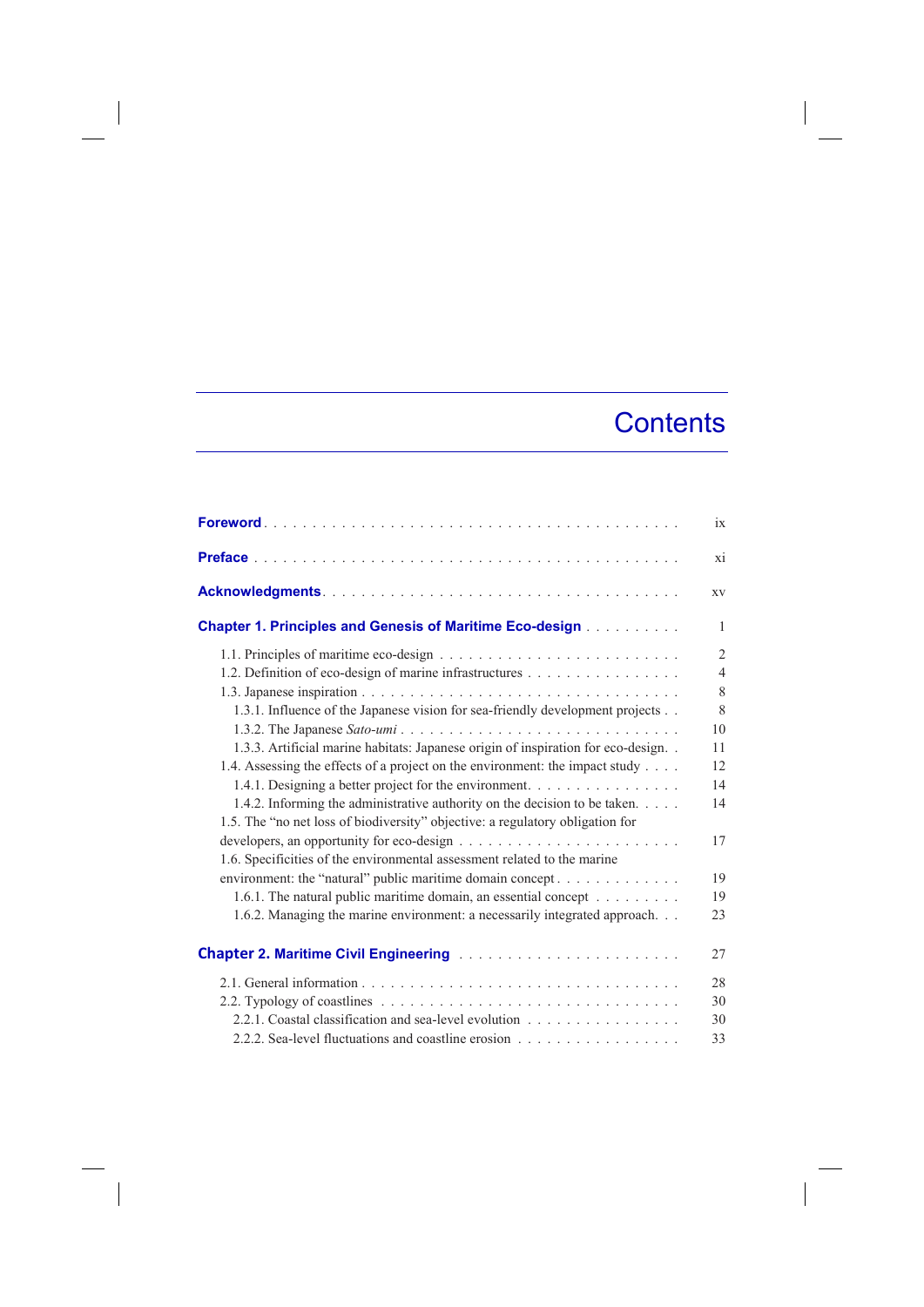$\overline{\phantom{a}}$ 

 $\overline{\phantom{a}}$ 

|                                                                                  | 35  |
|----------------------------------------------------------------------------------|-----|
|                                                                                  | 36  |
|                                                                                  | 38  |
| 2.2.6. Coral bioconstructed coastlines and mangroves                             | 39  |
|                                                                                  | 41  |
|                                                                                  | 41  |
| 2.3.1. Main transverse structures: groins and jetties                            | 42  |
| 2.3.2. Main longitudinal structures: breakwaters and upper beach structures.     | 43  |
|                                                                                  | 47  |
|                                                                                  | 47  |
|                                                                                  | 48  |
|                                                                                  | 49  |
|                                                                                  | 51  |
|                                                                                  | 56  |
|                                                                                  | 59  |
|                                                                                  | 59  |
|                                                                                  | 62  |
|                                                                                  | 70  |
|                                                                                  | 73  |
|                                                                                  | 74  |
|                                                                                  | 79  |
|                                                                                  | 87  |
|                                                                                  |     |
| <b>Chapter 3. Eco-design of Marine Infrastructures.</b>                          | 89  |
| 3.1. The evolution of research work towards the eco-design of marine structures. | 90  |
| 3.2. The modernized approach to project management                               | 96  |
|                                                                                  | 101 |
| 3.2.2. Development and maturation of an eco-designed development project         | 103 |
| 3.3. The methodological approach to eco-design: responding to the                |     |
|                                                                                  | 109 |
| 3.3.1. Eco-design, an adapted technical response for engineers and               |     |
|                                                                                  | 110 |
| 3.3.2. Eco-design as a lever for modernizing the execution of works              | 117 |
| 3.3.3. Monitoring, control, validation and satisfaction for the user and nature  | 121 |
|                                                                                  | 122 |
|                                                                                  | 123 |
| 3.4.2. Integration of the infrastructure into an ecosystem.                      | 130 |
| 3.4.3. Bio-inspiration and design of eco-designed structures.                    | 144 |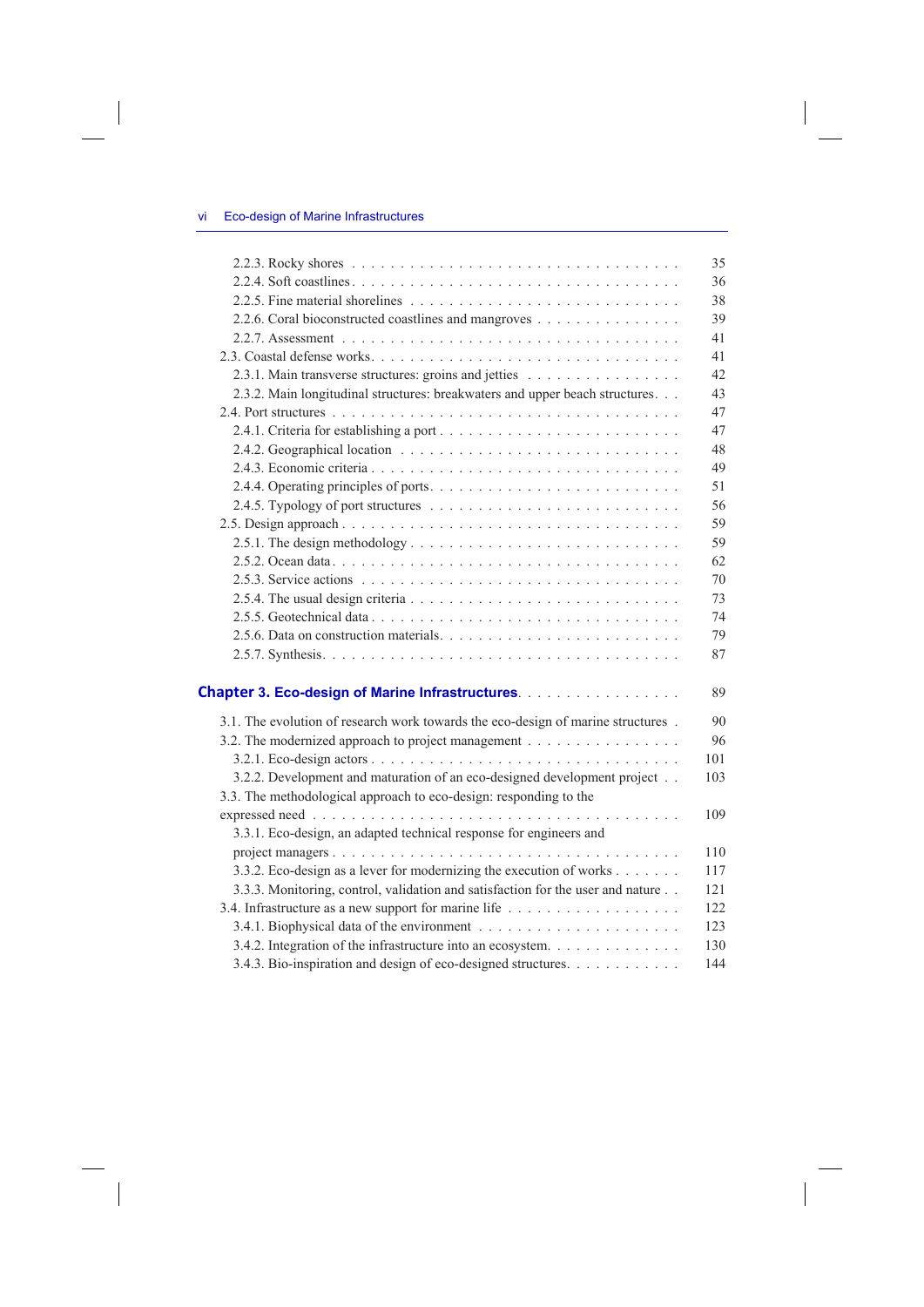| 3.5. Eco-design at the material level: the example of concrete<br>3.5.4. The integrative eco-design of the performance approach:                                                                                                                                                                                                                                                                                                                                                                                                                                        | 144<br>144<br>150<br>156<br>159                                                                       |
|-------------------------------------------------------------------------------------------------------------------------------------------------------------------------------------------------------------------------------------------------------------------------------------------------------------------------------------------------------------------------------------------------------------------------------------------------------------------------------------------------------------------------------------------------------------------------|-------------------------------------------------------------------------------------------------------|
| <b>Chapter 4. Evidence Through Experience: Examples of Eco-designed</b>                                                                                                                                                                                                                                                                                                                                                                                                                                                                                                 | 163                                                                                                   |
| 4.1. Mayotte submarine pipeline: an initial eco-designed marine structure<br>4.2. Bio-inspiration and nature-based solutions for artificial reef design<br>4.3.2. Eco-design of the port of Guilvinec-Lechiagat<br>4.3.3. Ecological structures designed as natural grass beds<br>4.4.1. Beneficial use of coastal sediment transport: the Sand Motor project<br>4.4.2. The experience of the ECOncrete company<br>4.4.3. Landscape redevelopment of the East Darling Harbour waterfront<br>4.4.4. CLI's experience with concrete dike shells: the need for eco-design. | 167<br>177<br>178<br>179<br>183<br>183<br>185<br>186<br>187<br>191<br>192<br>194<br>196<br>198<br>200 |
| 4.5. Biomimetic artificial reefs in Corsica (Ajaccio)                                                                                                                                                                                                                                                                                                                                                                                                                                                                                                                   | 202<br>208                                                                                            |
| 4.6.1. The Monegasque government's vision for the Principality of<br>4.6.2. The genesis of the eco-design of the Monegasque artificial                                                                                                                                                                                                                                                                                                                                                                                                                                  | 208                                                                                                   |
| 4.7.1. Eco-design of moorings for recreational vessels in Guadeloupe<br>4.7.2. Eco-design of moorings for large vessels and yachts as a solution for                                                                                                                                                                                                                                                                                                                                                                                                                    | 214<br>216<br>217                                                                                     |
| the protection of the Mediterranean Posidonia meadow<br>4.9. Offshore wind farm project eco-design: multi-use perspectives                                                                                                                                                                                                                                                                                                                                                                                                                                              | 225<br>232<br>236                                                                                     |